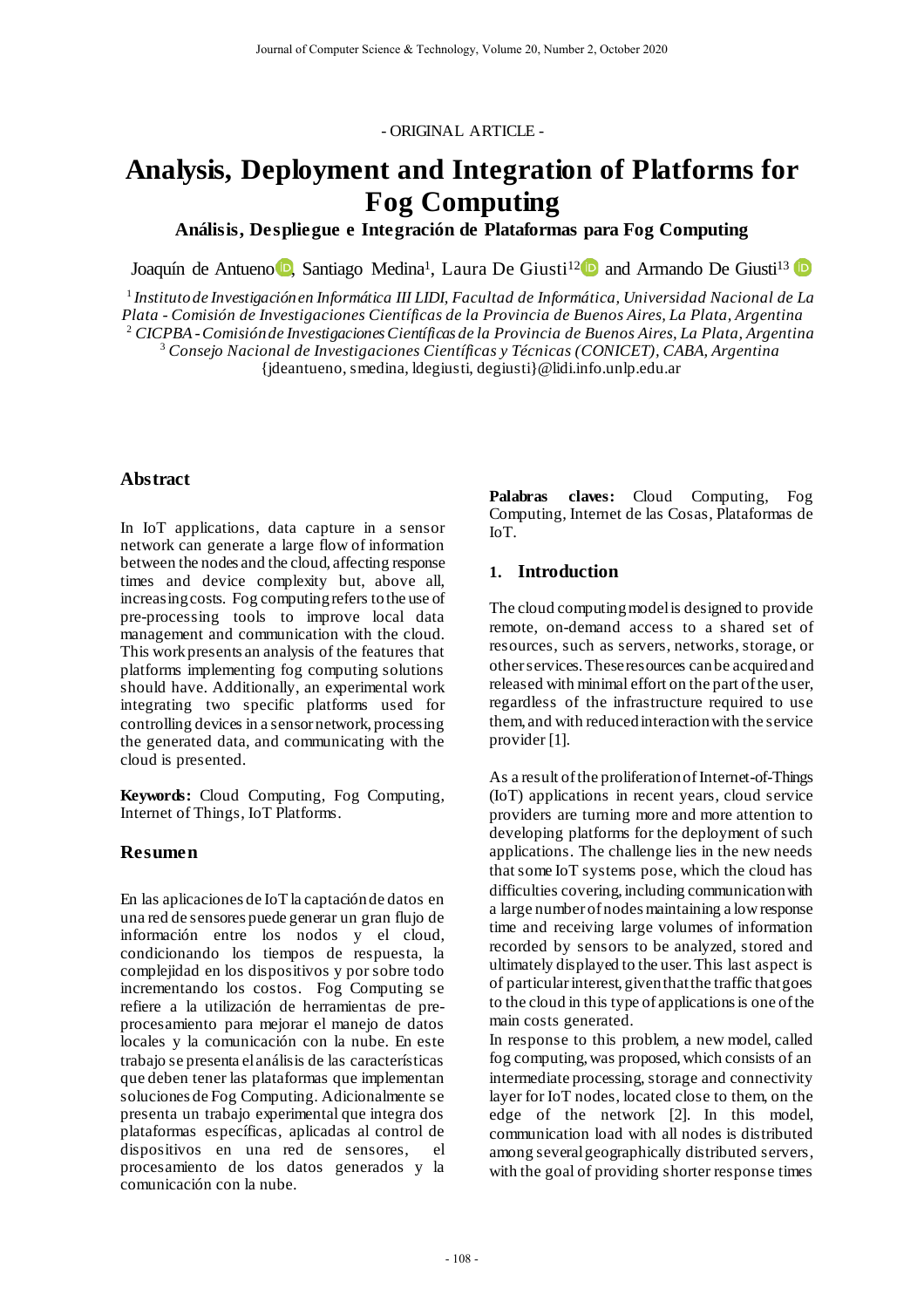and managing the volume of data generated locally. This intermediate layer, in turn, interacts with the cloud, and delegates to it only the tasks for which a greater computational capacity, storage or a global vision of the system is required. This model also reduces the flow of data to the cloud, acting as a filter or by preprocessing the information, thus reducing communication costs.

The main goals are:

- Integration of a platform (Node Red) that is a flow based programming tool designed to manage and handle MQTT topics which allows communication with cloud platforms and an IoT platform (Thinger.io) that provides communication with system nodes, storage, data visualization and other features as efficient data transmission for real time communication.<br>Experimentation with one possible
- Experimentation with one possible implementation of the integration, in the context of a real life Fog Computing system.

This work is formed by 5 sections, the first of which is this introduction. Section 2 provides a definition for the Fog Computing model as well as for the main attributes of applications that follow the model. In section 3 the different functionalities to be provided by an IoT platform to be used in Fog Computing are described, and it is analyzed which of them and how they are implemented by Thinger.io and Node-RED. In section 4 an integration of these two platforms is proposed and analyzed, and an example implementation of the integration in the context of a real Fog Computing application is described. Finally, section 5 examines how the necessary functionalities for the development of Fog Computing systems are provided by the proposed integration and describes related future work.

# **2. Fog Computing**

The fog computing model comes as a response to an emerging wave of developments related to the Internet of Things, originally conceived by Bonomi [2]. These developments have characteristics that make their development more complex using cloud computing technologies exclusively, but still benefit from their use. Fog computing then consists of an intermediate platform that provides processing, storage and network communication services between edge devices that collect information and data centers in the cloud. The defining characteristics of this model are:

- Real-time applications.
- Wide geographic distribution.
- Large number of nodes.
- Node heterogeneity.
- Mobility.
- Predominantly wireless communication network.
- Low latency and location awareness.

At the same time, it should be noted that this architecture does not work as a replacement for the cloud, but interaction with it is crucial, with limited resources available at the edge of the network.

## **3. IoT Platforms Applied to Fog Computing**

In [3], Assemani et al. identify the main functionality that should be offered by a fog computing-oriented IoT platform that is implemented as the middle layer of the model. Their goal was to define a model architecture for these platforms and have an evaluation framework for the different existing platforms.

In particular, the following components or functionality to be offered by the fog layer in the platform are specified:

- Device management: It provides real-time communication, identification and response to devices at the edge of the network.
- Data processing: It is responsible for sending data to the cloud, as well as local processing, which includes storage, filtering and analysis. It can also respond to events generated by devices in real time.
- Security: This includes both communications security and edge devices authentication, as well as controlling access to these devices and their data and establishing secure communication with the cloud.
- Gateway features: Protocol translation and managing devices with various characteristics.
- Application life cycle management: Application development, distribution, deployment and updates.

This set of components, derived from 10 platforms in use in the market, allows defining the needs that a fog computing-oriented system should cover, as well as having a clear criterion to assess results.

Additionally, the implementation priority for each of the components is defined, based on the order in which they were incorporated into the main market platforms. Device management, data processing, and gateway features are the highest priorities for these platforms, followed by security measures and,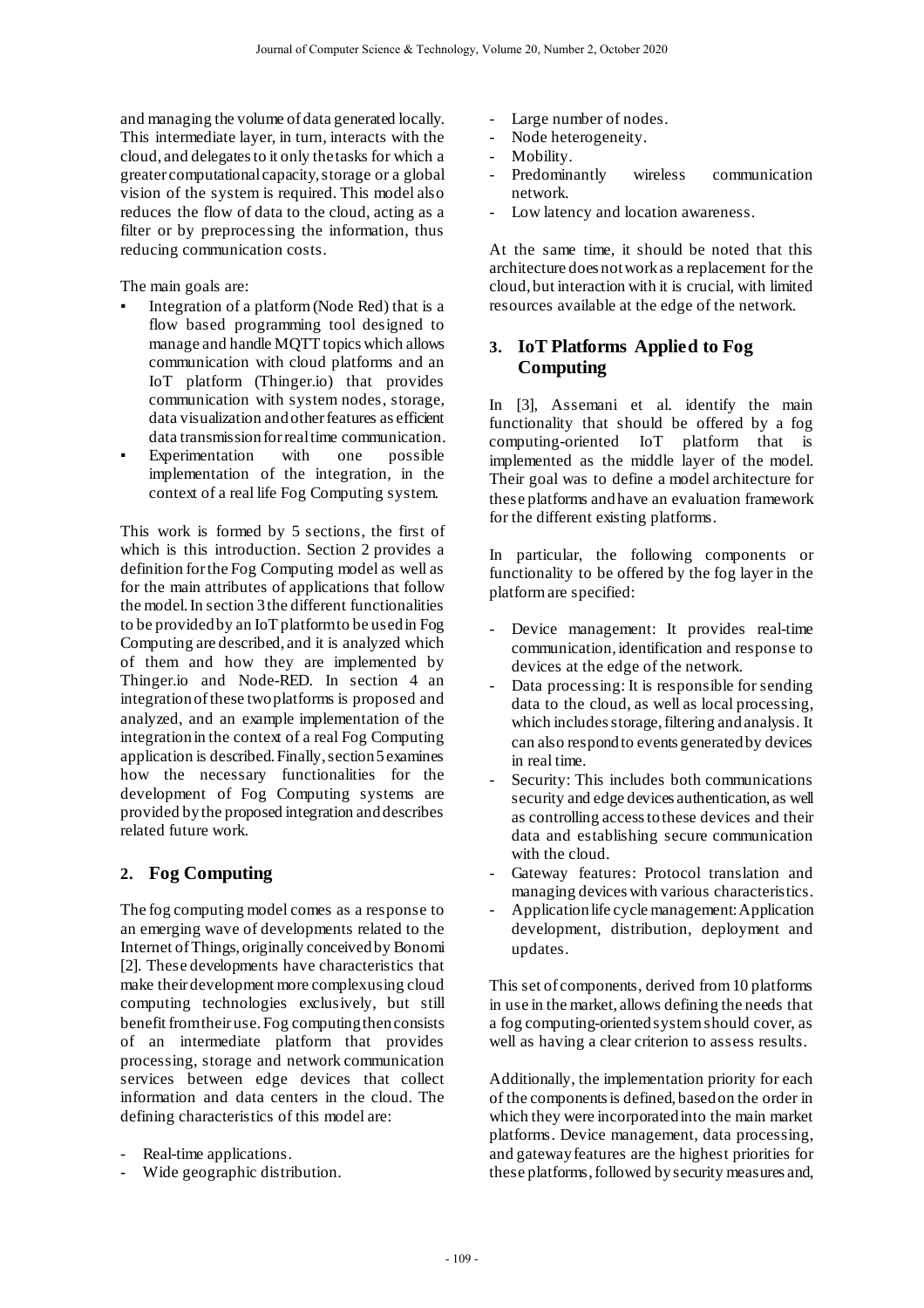finally, application life cycle management, which is offered only by a handful of the platforms in the market.

Related works evaluating and comparing different IoT platform's features exist, both in the context of Fog Computing and outside of it [3, 4]. To the author's knowledge no previous works exist regarding integrations between IoT platforms similar to the one described in this paper.

Our work began in 2018 using Node-REDextended functionality to communicate with cloud platforms. In this paper we present the required integration with a Thinger.io to provide efficient communication with system nodes. The result is a Fog Computing platform that allows new cloud services for IoT applications.

Different IoT platforms were considered, including Thinger.io, Thingsboard [5, 6], Mainflux [7] and SiteWhere [8]. Our choice of integrating Node-RED with Thinger.io was based on the features this platform provides for communication with external services, and the third party Node-RED libraries specifically designed to work with Thinger.io.

The features of Thinger.io and Node-RED, the platforms to be used for this integration, are described below. Also, some missing features that are required to adapt to the model described are pointed out.

### **3.1. Thinger.io**

Thinger.io [9] is an open source IoT platform that follows the cloud computing model, providing communication with system nodes, storage and data visualization, among other features. It places special emphasis on efficient data transmission, real-time two-way communication, interoperability, and deployment simplicity.

Specifically, Thinger.io provides the following features:

- Device models: Each node is modeled by a device on Thinger.io, and is identified by a unique credential that allows connecting to the platform securely.
- Resources: These are a complement to device model, representing the information that flows from or to the nodes. They are defined in a simple way in the node code, and are encoded using Protoson, a proprietary library, to reduce packet size.
- Data Buckets: These are a chronologically ordered form of storage in which devices can

publish information, to which a timestamp is added when it gets to the platform.

- Endpoints: These allow devices to communicate with services external to Thinger, either through HTTP requests or by sending e-mails. These communications may include resources defined by the devices in JSON format, or they may use a different format that incorporates this information as necessary.
- Dashboards: These consist of a configurable user interface that allows graphically representing data in real time from the devices or extracting historical information from the buckets.
- REST API: It allows interaction with Thinger from external services, either to manage buckets, endpoints, devices or dashboards, or to communicate directly with the nodes.

This platform is used in various IoT applications; [10, 11, 12] are some examples of systems implemented using Thinger.io.

# **3.2. Node-RED**

Node-Red is a flow-based open source programming tool, originally designed to manage and handle MQTT topics. It is ultimately a general purpose tool, although nowadays it is strongly oriented towards the development of IoT applications [13, 14]. The different features of the platform are modularized into "nodes" that interconnect to create the application, communicating with each other through JSON packages. The main nodes used in this work are:

- HTTP In: It allows creating an HTTP access point through which other platforms can communicate. As output, it produces a packet with the body of the request and other data used to send a response.
- HTTP Request: It allows sending an HTTP request to an external service, producing as output a raw buffer or a JSON object.
- Function Nodes: These are general-purpose nodes that run JavaScript code every time they receive a package from another node, generating a JSON object as output or stopping the flow if necessary.
- Bucket Write: It allows writing the contents of the object received as input to a Thinger.io data bucket.
- TCP In: It allows establishing a TCP connection to a remote server, or accepting incoming connections, returning as output the packets received together with connection characteristics.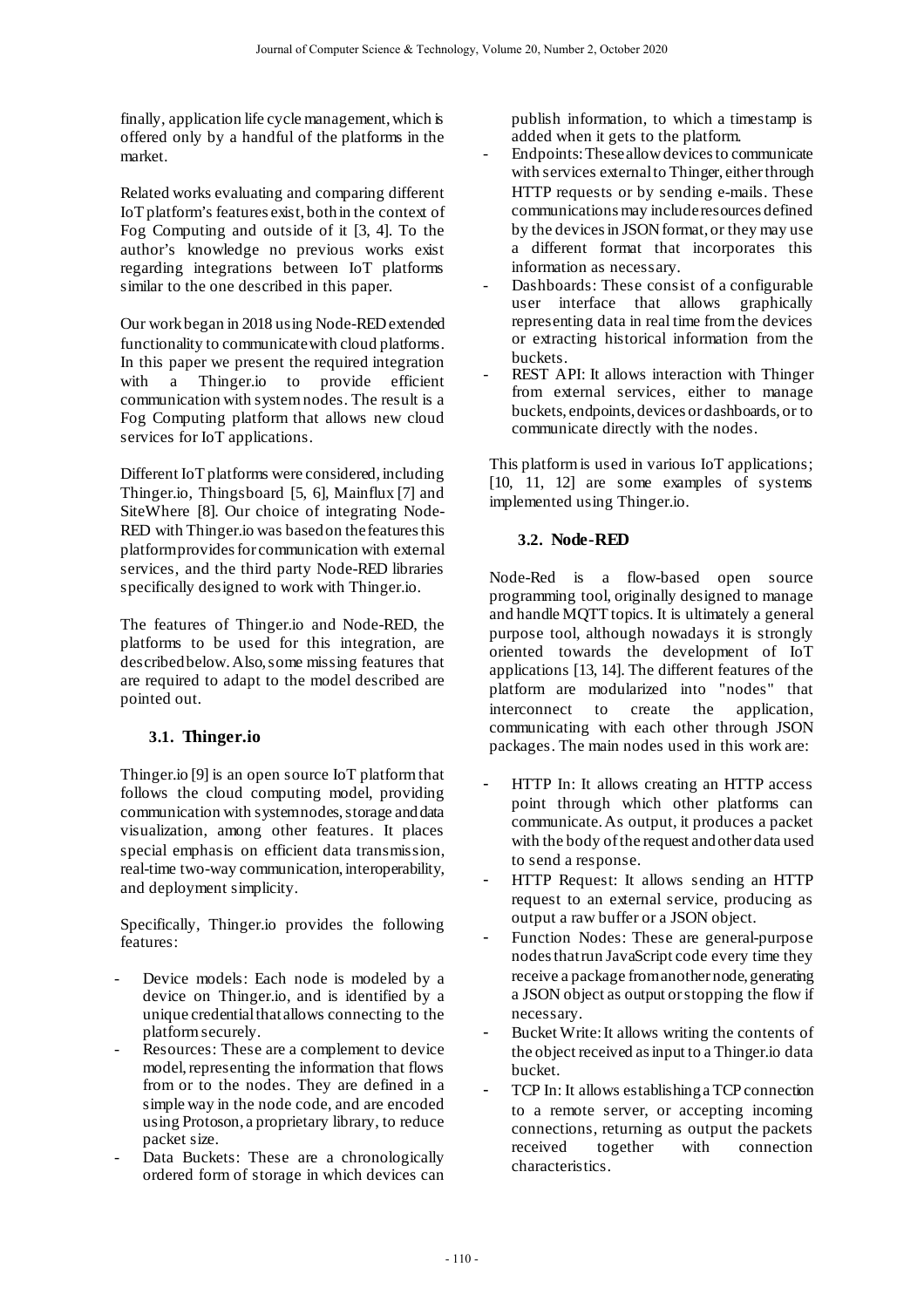TCP Out: It allows replying to messages received through the TCP In node.

Node-RED functionality can also be extended through numerous libraries. For the purposes of our work, the most relevant ones are those that allow communication with other cloud platforms, including Thinger.io, AWS IoT and IBM Watson, among others.

#### **3.3. Feature Analysis**

After considering the use of Thinger.io as a fog computing platform, based on the criteria mentioned above, it is found that it only partially fulfills the required functionality:

- When it comes to device management, Thinger.io provides efficient, real-time communication through its device models and resources. We noted the need for automatic device registration, crucial for scalability and ease of deployment on systems with a large number of nodes.
- Data processing is the biggest flaw we found on the platform, since it only allows storage through data buckets, which can be displayed on dashboards. That is, data cannot be locally analyzed to obtain the information that is more useful for the user, nor to respond to node events.
- Additionally, the only mechanism to connect with external services, the endpoint, only facilitates the direct transfer from a device to a service via HTTP, which excludes the application of any type of platform filters or pre-processing if the data are sent to the cloud.
- Regarding security, Thinger.io provides encrypted communications using TLS for connections to nodes. As already mentioned, communication with the cloud would occur through endpoints, which do not provide any type of security feature.
- As regards gateway features, protocol compatibility is solved by using Thinger.io's proprietary one, built directly on TCP. In turn, libraries are provided that allow connecting to a variety of hardware devices, regardless of their characteristics, through the defined resources.
- The platform does not currently provide the necessary functionality for application life cycle management.

Node-RED complements the features offered by Thinger.io, with the possibility of assembling processing flows that work with the data buckets that store the data. In addition, it allows secure interaction with cloud services through dedicated nodes.

The complete analysis of Node-RED features is beyond the scope of this work, since it is a generalpurpose tool. For this reason, we will only discuss the features that are useful for our development.

# **4. Model Architecture and Integration**

Having described the features of each platform and their deficiencies in the context of a Fog Computing application, we proceed to describe the integration between them, conceived with the objective of solving these deficiencies.

The model architecture would then include all the edge devices, each equipped with their respective sensors and actuators. These devices are distributed over a wide geographic area and they may be provided with mobility. The intermediary servers are deployed near to them in order to fulfill the low latency requirements and analyze the data the edge devices generate. Each of the servers runs an instance of both Node-RED and Thinger.io, which complement their capabilities to accomplish all required tasks. These servers are only responsible for tasks with limited resource requirements. The rest of the tasks, which demand more processing or storage capacity than the intermediary servers can offer and are not limited by the same time constraints, are performed by the cloud. This reduces its usage and the volume of data it receives to the minimum levels. Figure 1 demonstrates the interaction between the three layers of the model. It is important to notice how eachintermediary server only manages the (relatively reduced) group of edge devices deployed nearest to it.

### **4.1. Integration**

In this section we will describe how the integration between Thinger.io and Node-RED works, in a way that allows them to complement their functionalities and provides us with a platform for developing Fog Computing applications.

The first point to solve is edge device registration on Thinger.io, which is required to communicate with the platform. By default, this must be done manually, which is very limiting in terms of deployment and scalability in a system with many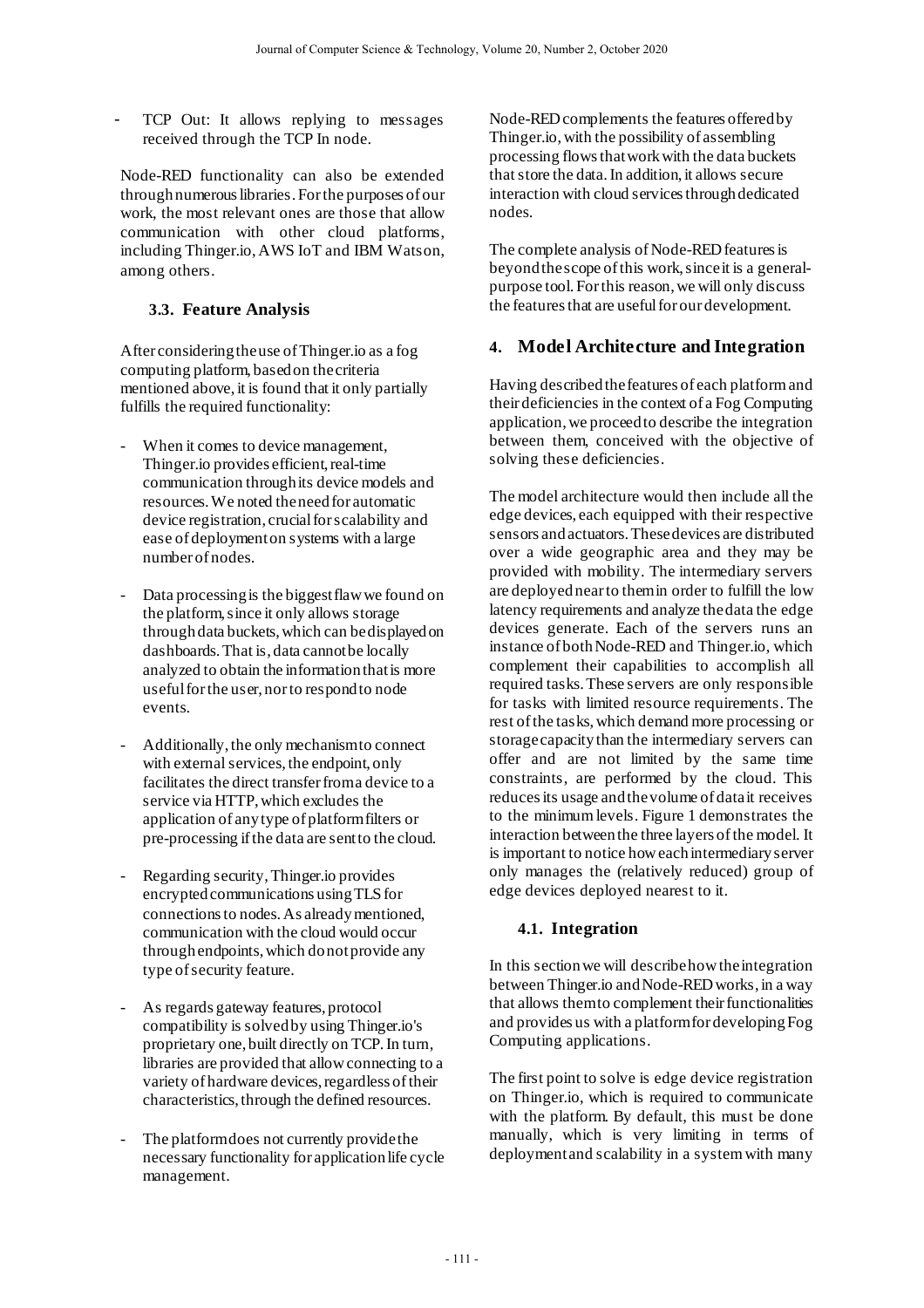

Fig. 1 - Architecture with platform integration.

devices. The proposed solution consists of using the Thinger.io API in Node-RED to create both the device model and the data buckets that are used to store data, dashboards to display data or tokens to access the data remotely, depending on the requirements of the specific system. The devices are then responsible for connecting with Node-RED through TCP only once, receiving in response the credentials they will have to use for all communications with Thinger.io from then onwards.

After this first connection, all communications with the devices will be established through Thinger.io, taking advantage of its transport efficiency and data encoding features.

Thus, each device will define its interface using Thinger.io resources, periodically transmitting information that can be stored in data buckets.

The second aspect to be considered is the analysis of these data by the intermediary servers. To communicate with Node-RED, Thinger.io HTTP endpoints are used, creating one for each type of package that needs to be sent, depending on application requirements. An API is built in Node-RED to receive the packets using HTTP-In nodes. This provides a communication mechanism between the devices and Node-RED. The latter is in charge of processing all information, storing it temporarily, grouping it and filtering it before sending it to the cloud, responding to events with a reduced response time compared to that of the cloud and generating statistics and useful

information from the system to local level, which will be sent to Thinger.io through the dedicated nodes to be written in data buckets and shown to the user in dashboards.

At this point, the flexibility of Node-RED when acting on this information should be highlighted. The most basic processing, and the one implemented as part of this work, is carried out by function nodes, which run JavaScript.

In turn, the possibility of using the Thinger.io API from Node-RED in a dynamic way should be considered, allowing the creation and modification of data buckets and dashboards to improve how information is presented to the end user automatically from the information collected.

Beyond local collaboration with Thinger.io, Node-RED meets the other important requirement for this type of systems – the interaction with the cloud. This can be carried out using several dedicated node packages, which include using services from Amazon Web Services, Google Cloud, IBM Watson and Microsoft Azure, among others. Using a Thinger.io cloud instance integrated with Node-RED is also a possibility, although this implementation will differ from that used on intermediary servers.

Finally, cloud services are responsible for tasks that do not have low latency requirements; for example, analyzing information, generating statistics at a global level, and allowing the implementation of system-wide operational policies.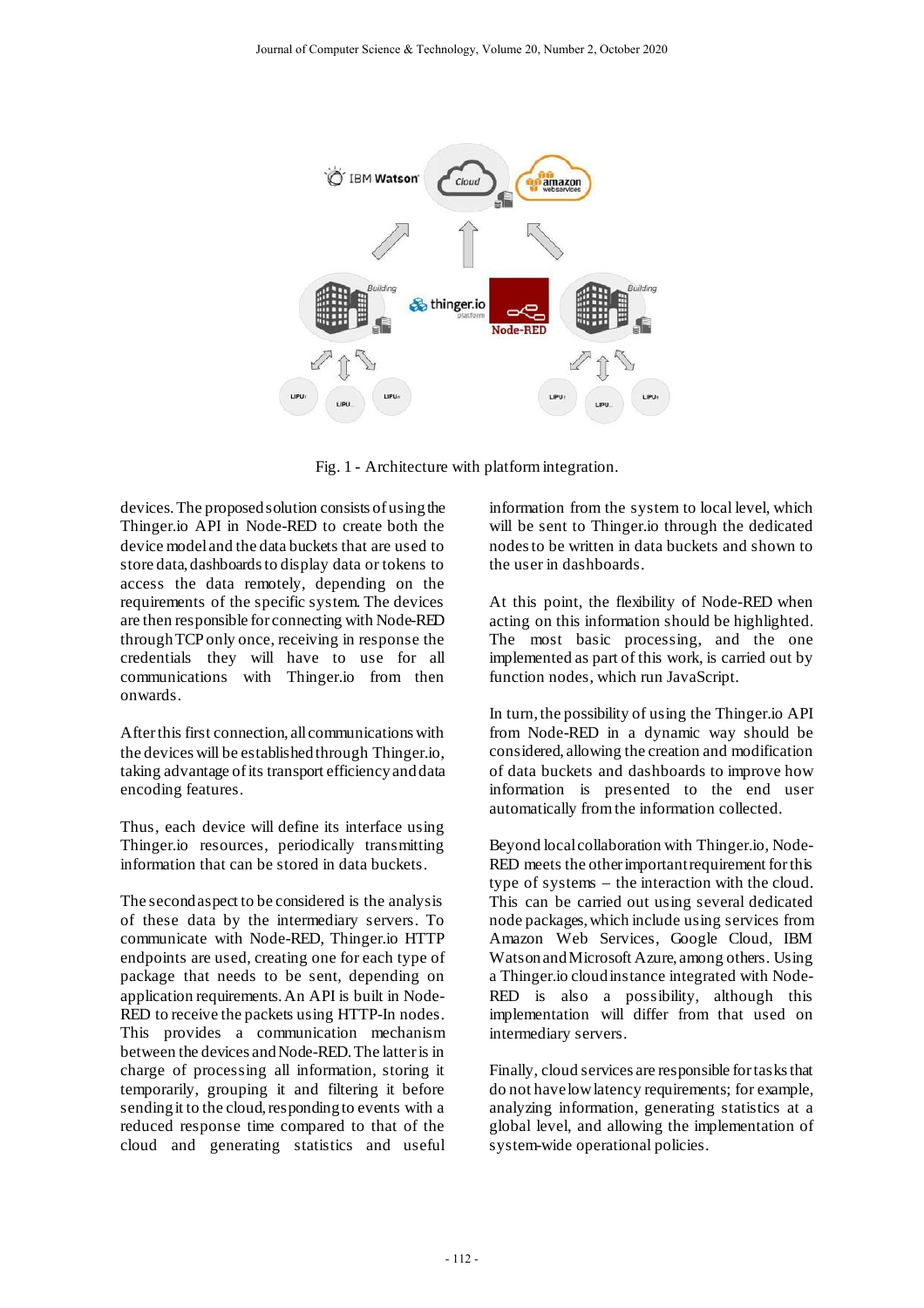

Fig. 2 - Node registration implementation in Node-RED.

#### **4.2. Experimentation**

In this section, a possible implementation of the integration suggested above is described, aimed at showing its application in a real system.

An energy control system with the typical requirements of the fog computing model is used [15, 16].

To integrate both platforms, a Raspberry PI 3 B+ was used as a server, with the Ubuntu operating system, on which the Thinger.io and Node-RED instances were deployed. A server developed as part of the "Intelligent Distributed System for Energy Control" project was also installed.

It should be noted that, despite the fact that there is currently a plug-in that allows running Node-RED within the Thinger.io platform, it is not used in this development (and this does not change the nature of the integration).

The nodes used are Espressif ESP8266 microcontrollers, each connected to a DHT22 temperature and humidity sensor, an HC-SR501 motion sensor, a real-time clock (RTC), two relays, and an infrared emitting LED to simulate shutdown by a remote control. The Thinger.io library is used for communication with the platform.

The system consists of a large number of nodes, distributed throughout the various environments of the buildings to be controlled. These nodes generate regular readings on the use of electronic devices, temperature, humidity and presence of people in each of the environments. In addition to this, they can be used to control these devices, either with programmed responses based on the readings mentioned above, or in real time, by local or remote system users. To facilitate their control, devices are organized into configurable groups (CG) in each environment, the most common being lights and ACUs.

Specifically, with the use of the integration proposed here, we hope to obtain real-time information such as number of groups in use by type of device, number of individual devices in use by how they are controlled, number of CGs turned on despite no people being detected in the room, total operation hours per CG for all environments, average temperature and humidity in the building, and operation hours per environment.

The evolution of this information throughout the day is also useful to optimize environment use.

The node registration mechanism described above was implemented, which is responsible for creating the device model and data buckets to store information. For this purpose, a Node-RED flow is built, which starts by receiving a TCP message from the new node to be registered. After this, a random identifier for the node and a credential are generated, which are used to build a JSON package and send the request to the Thinger.io API to register the device, using the HTTP Request node. If this request is successful, a second call is made, which creates a data bucket corresponding to the node. In parallel, the new credentials are sent to the node. Figure 2 shows the implementation in Node-RED.

Once the node knows its credentials, it connects to Thinger.io and defines its interface using the following resources:

- group\_status: This contains information about the status of each group of devices in the room, which can be on, off, or in standby (i.e., temporarily turned off until someone is detected in the room). In addition, the package contains information about the number of devices turned on, grouped by those controlled by relays and those controlled by infrared emitters.
- ambient\_status: This contains room temperature and humidity readings, or a notification in case of sensor failure.
- motion\_report: It indicates if movement was detected in the room since the last report sent; it also includes the configured time range for the reports.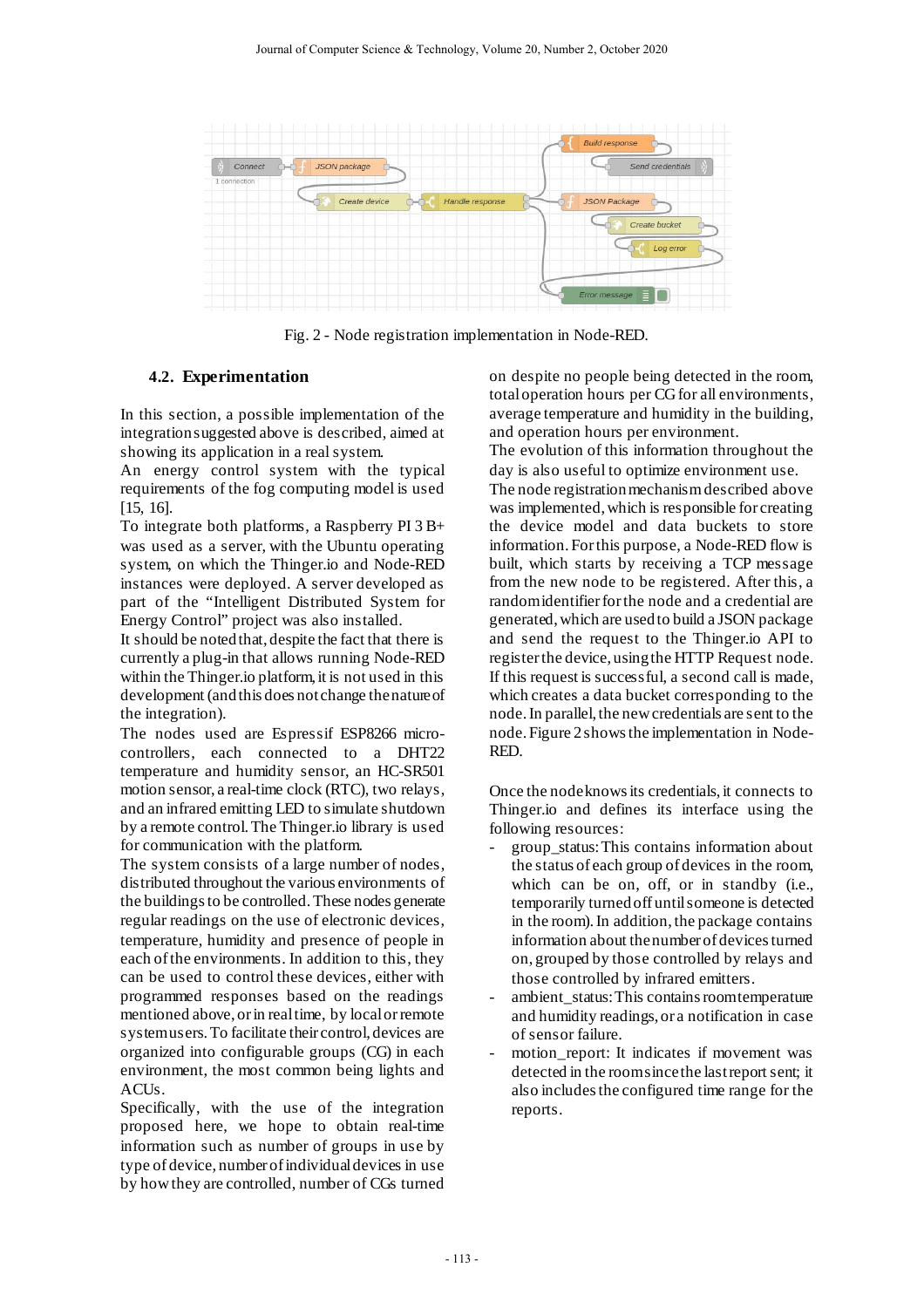

Fig. 3 - Data processing implementation in Node-RED.

All these resources also attach the corresponding device IDs, which is useful for processing in Node-RED. Each of these will be periodically transmitted, stored in the data bucket corresponding to the node, and sent to Node-RED for processing. Specifically, the information corresponding to groups and devices is temporarily stored in order to group all the rooms and calculate the number of groups in use of each type, their usage time, the groups that are turned on in empty rooms, and the number of devices currently in use.

Temperature and humidity readings receive a similar treatment, calculating an average or generating a notification if any undesirable value is reported, for example, to optimize the use of ACUs. The information generated by the motion detector is used in combination with the groups to calculate device usage time in empty rooms.

At the same time, Node-RED allows scheduling tasks to be carried out periodically for example, to continually update group usage hours.

Figure 3 demonstrates the implementation for data reception, processing and storage in Node-RED.

After the information is processed, it is sent to Thinger.io for storage and display. Write nodes are used in data buckets to keep a historical record of all data, and there is some flexibility for displaying it.

Finally, a dashboard was built on Thinger.io for monitoring the entire building. This dashboard uses the information stored in the data buckets and displays it in real time and shows its evolution throughout the day. Device use, group use and room temperature were displayed as daily evolution, while the rest of the information was displayed in real time. Figure 4 shows the finished dashboard.

#### **5. Conclusions and Future Work**

The features to be considered for fog computing platforms were presented and the integration of two separate platforms was carried out aimed at providing a basis forfuture developments related to



Figure 4. Building dashboard in Thinger.io.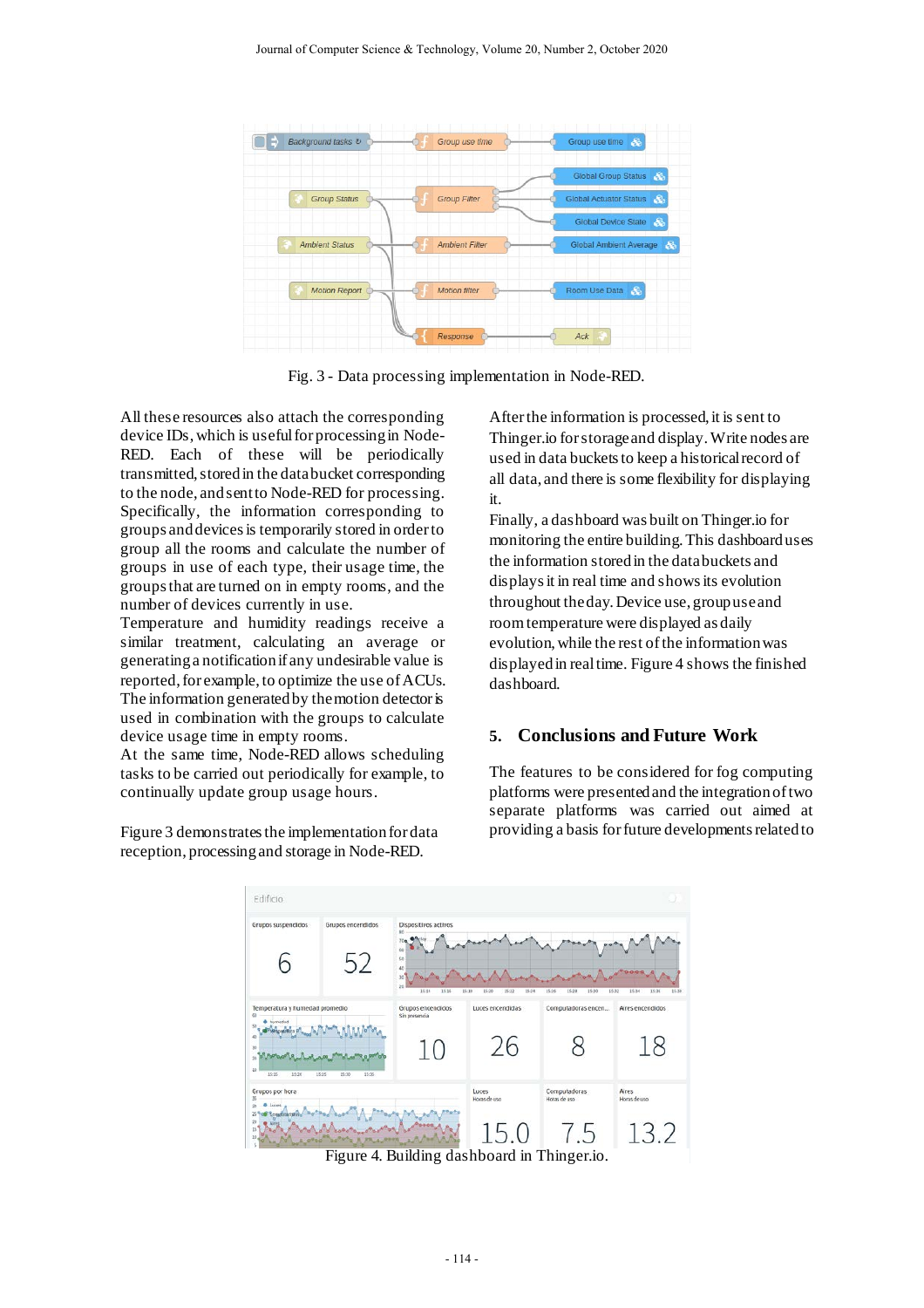fog computing. This integration is used for meeting the requirements of this type of applications:

- Device management: Thinger.io administration is complemented with an automatic registration mechanism in Node-RED, crucial for the deployment of systems with a large number of nodes.
- Data processing: Data processing is implemented using JavaScript, generating information and response to events in real time, which allows monitoring the system on different levels.
- Security: The secure communication features provided by Thinger.io are used to communicate with devices, processing is done locally, and dedicated Node-RED nodes are used for communication with the cloud, protecting connection security.
- Gateway: Thinger.io's proprietary communication protocol is used, as well as its packet encryption, which provides efficiency and flexibility. A variety of devices can be connected, including Espressif ESP8266, ESP32, Arduino and Raspberry Pi, among others.

In the future, the deployment of several integration instances communicated using some specific cloud service will be studied, and tests with higher volumes of data and architecture stress tests will also be performed. On the other hand, an increasingly common feature in this type of systems, and offered by most IoT platforms in the cloud, is using machine learning predictions on the data generated by the nodes. Node-RED provides this option through different dedicated node libraries, capable of making predictions based on a model trained in the cloud, taking advantage of its greater processing capacity. This option is one of the features planned for addition to this integration in the future.

#### **Competing interests**

The authors have declared that no competing interests exist.

#### **Authors' contribution**

JA and SM conceived and developed the integration. All authors analyzed the results, wrote, revised and approved the manuscript.

#### **References**

- [1] P. Mell and T. Grance, "The NIST Definition of Cloud Computing". Special Publication 800-145, National Institute of Standards and Technology, U.S. Department of Commerce, 2010.
- [2] F. Bonomi, R. Milito, J. Zhu and S. Addepalli, "Fog Computing and Its Role in the Internet of Things", in *MCC '12: Proceedings of the first edition of the MCC workshop on Mobile cloud computing. Association for Computing Machinery, New York, NY, United States*, 2012.
- [3] M. Asemani, F. Jabbari, F. Abdollahei and P. Bellavista, "A Comprehensive Fog-enabled Architecture for IoT Platforms", *High-Performance Computing and Big Data Analysis. TopHPC 2019. Communications in Computer and Information Science, vol 891. Springer, Cham,* 2019.
- [4] M. Cruz, J. Rodriguez, A. K. Sangaiah, J. Al-Muhtadi and V. Korotaev, "Performance evaluation of IoT middleware", *Journal of Network and Computer Applications, Volume 109,* 2018.
- [5] "Thingboard Open Source IoT Platform". Available at[: https://thingsboard.io/.](https://thingsboard.io/) Accessed on 2020-10-10.
- [6] T. L. Scott and A. Eleyan, "CoAP based IoT data transfer from a Raspberry Pi to Cloud". *International Symposium on Networks, Computers and Communication (ISNCC2019), Istanbul, Turkey, pp. 1-6,* 2019.
- [7] "Mainflux Open Source IoT Platform" . Available at[: https://www.mainflux.com/.](https://www.mainflux.com/) Last accessed: 2020- 10-10.
- [8] "SiteWhere Open Source Internet of Things Platform". Available at: [https://sitewhere.io/.](https://sitewhere.io/) Last accessed: 2020-10-10.
- [9] A. L. Bustamante, M. A. Patricio and J. M. Molina, "Thinger.io: An Open Source Platform for Deploying Data Fusion Applications in IoT Environments", *Sensors 2019,19 (5), 1044, MDPI,* 2019.
- [10] A. A. Rodriguez Aya, J. A. Figueredo Luna and J. A. Chica García, "Sistema de control y telemetría de datos mediante una aplicación móvil en Android basado en IoT para el monitoreo de datos". *Espacios 39(22):30, Espacios Inc.,* 2018.
- [11] L. Aghenta and T. Iqbal, "Low-Cost, Open Source IoT-Based SCADA System Design Using Thinger.IO and ESP32 Thing", *Electronics 2019, 8(8), 822, MDPI*, 2019.
- [12] W. S. Aung and S. Aung Nyein Oo, "Monitoring and Controlling Device for Smart Greenhouse by using Thinger.io IoT Server". *International Journal of Trend in Scientific Research and Development*, 2019.
- [13] Dr. S. K. Selvaperumal, W. Al-Gumaei, R. Abdulla and V. Thiruchelvam, "Integrated Wireless Monitoring System Using LoRa and Node-Red for University Building". *Journal of Computational and Theoretical Nanoscience, Volume 16, Number 8, American Scientific Publishers*, 2019.